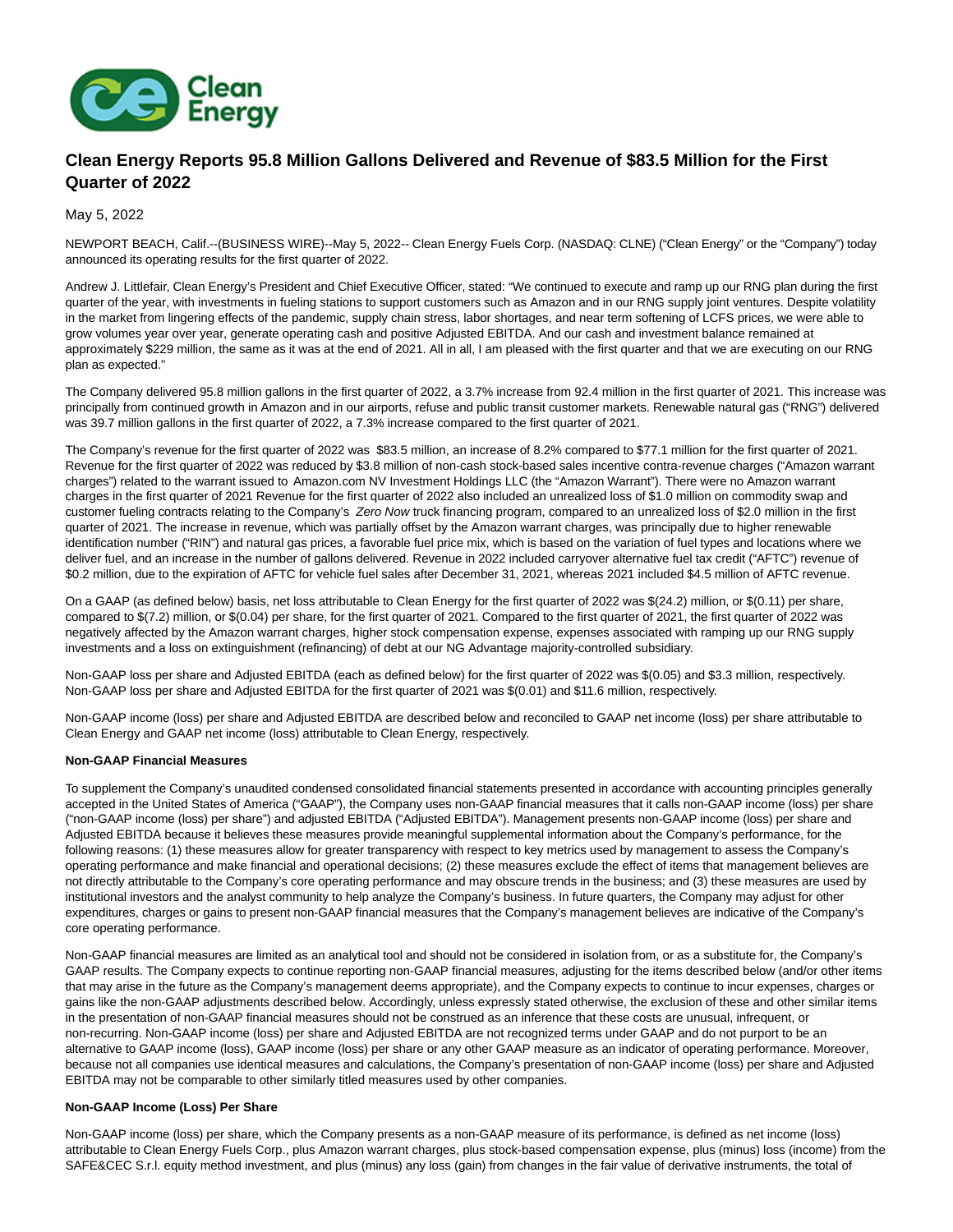which is divided by the Company's weighted-average common shares outstanding on a diluted basis. The Company's management believes excluding non-cash expenses related to the Amazon warrant charges provides useful information to investors regarding the Company's performance because the Amazon warrant charges are measured based upon a fair value determined using a variety of assumptions and estimates, and the Amazon warrant charges do not impact the Company's operating cash flows related to the delivery and sale of vehicle fuel to its customer. The Company's management believes excluding non-cash expenses related to stock-based compensation provides useful information to investors regarding the Company's performance because of the varying available valuation methodologies, the volatility of the expense (which depends on market forces outside of management's control), the subjectivity of the assumptions and the variety of award types that a company can use, which may obscure trends in a company's core operating performance. Similarly, the Company believes excluding the non-cash results from the SAFE&CEC S.r.l. equity method investment is useful to investors because these charges are not part of or representative of the core operations of the Company. In addition, the Company's management believes excluding the non-cash loss (gain) from changes in the fair value of derivative instruments is useful to investors because the valuation of the derivative instruments is based on a number of subjective assumptions, the amount of the loss or gain is derived from market forces outside of management's control, and the exclusion of these amounts enables investors to compare the Company's performance with other companies that do not use, or use different forms of, derivative instruments.

The table below shows GAAP and non-GAAP income (loss) attributable to Clean Energy per share and also reconciles GAAP net income (loss) attributable to Clean Energy to the non-GAAP net income (loss) attributable to Clean Energy figure used in the calculation of non-GAAP income (loss) per share:

|                                                                  | <b>Three Months Ended</b><br>March 31, |             |    |             |  |
|------------------------------------------------------------------|----------------------------------------|-------------|----|-------------|--|
| (in thousands, except share and per share data)                  |                                        | 2021        |    | 2022        |  |
| Net loss attributable to Clean Energy Fuels Corp.                | S                                      | (7, 169)    | \$ | (24,191)    |  |
| Amazon warrant charges                                           |                                        |             |    | 3,756       |  |
| Stock-based compensation                                         |                                        | 3.367       |    | 8,253       |  |
| Loss (income) from SAFE&CEC S.r.l. equity method investment      |                                        | 396         |    | 158         |  |
| Loss (gain) from change in fair value of derivative instruments  |                                        | 2,045       |    | 1,035       |  |
| Non-GAAP net loss attributable to Clean Energy Fuels Corp.       | S                                      | (1.361)     | S  | (10,989)    |  |
| Diluted weighted-average common shares outstanding               |                                        | 198.995.453 |    | 222,559,648 |  |
| GAAP loss attributable to Clean Energy Fuels Corp. per share     | \$                                     | (0.04)      | \$ | (0.11)      |  |
| Non-GAAP loss attributable to Clean Energy Fuels Corp. per share | \$                                     | (0.01)      | \$ | (0.05)      |  |

## **Adjusted EBITDA**

Adjusted EBITDA, which the Company presents as a non-GAAP measure of its performance, is defined as net income (loss) attributable to Clean Energy Fuels Corp., plus (minus) income tax expense (benefit), plus interest expense (including any losses from the extinguishment of debt), minus interest income, plus depreciation and amortization expense, plus Amazon warrant charges, plus stock-based compensation expense, plus (minus) loss (income) from the SAFE&CEC S.r.l. equity method investment, and plus (minus) any loss (gain) from changes in the fair value of derivative instruments. The Company's management believes Adjusted EBITDA provides useful information to investors regarding the Company's performance for the same reasons discussed above with respect to non-GAAP income (loss) per share. In addition, management internally uses Adjusted EBITDA to determine elements of executive and employee compensation.

The table below shows Adjusted EBITDA and also reconciles this figure to GAAP net loss attributable to Clean Energy:

| (in thousands)<br>Net loss attributable to Clean Energy Fuels Corp. | <b>Three Months Ended</b><br>March 31. |     |           |  |  |
|---------------------------------------------------------------------|----------------------------------------|-----|-----------|--|--|
|                                                                     | 2021                                   |     | 2022      |  |  |
|                                                                     | \$<br>(7, 169)                         | \$  | (24, 191) |  |  |
| Income tax expense                                                  | 83                                     |     | 49        |  |  |
| Interest expense                                                    | 1,436                                  |     | 3,077     |  |  |
| Interest income                                                     | (254)                                  |     | (264)     |  |  |
| Depreciation and amortization                                       | 11,735                                 |     | 11,390    |  |  |
| Amazon warrant charges                                              |                                        |     | 3,756     |  |  |
| Stock-based compensation                                            | 3,367                                  |     | 8,253     |  |  |
| Loss (income) from SAFE&CEC S.r.l. equity method investment         | 396                                    |     | 158       |  |  |
| Loss (gain) from change in fair value of derivative instruments     | 2,045                                  |     | 1,035     |  |  |
| <b>Adjusted EBITDA</b>                                              | 11,639                                 | \$. | 3,263     |  |  |

## **Definition of "Gallons Delivered"**

The Company defines "gallons delivered" as its gallons sold as compressed natural gas ("CNG") and liquefied natural gas ("LNG"), along with its gallons associated with providing operations and maintenance services, in each case delivered to its customers in the applicable period, plus the Company's proportionate share of gallons delivered by joint ventures in the applicable period. RNG sold as vehicle fuel is included in the CNG or LNG amounts as applicable based on the form in which it was sold.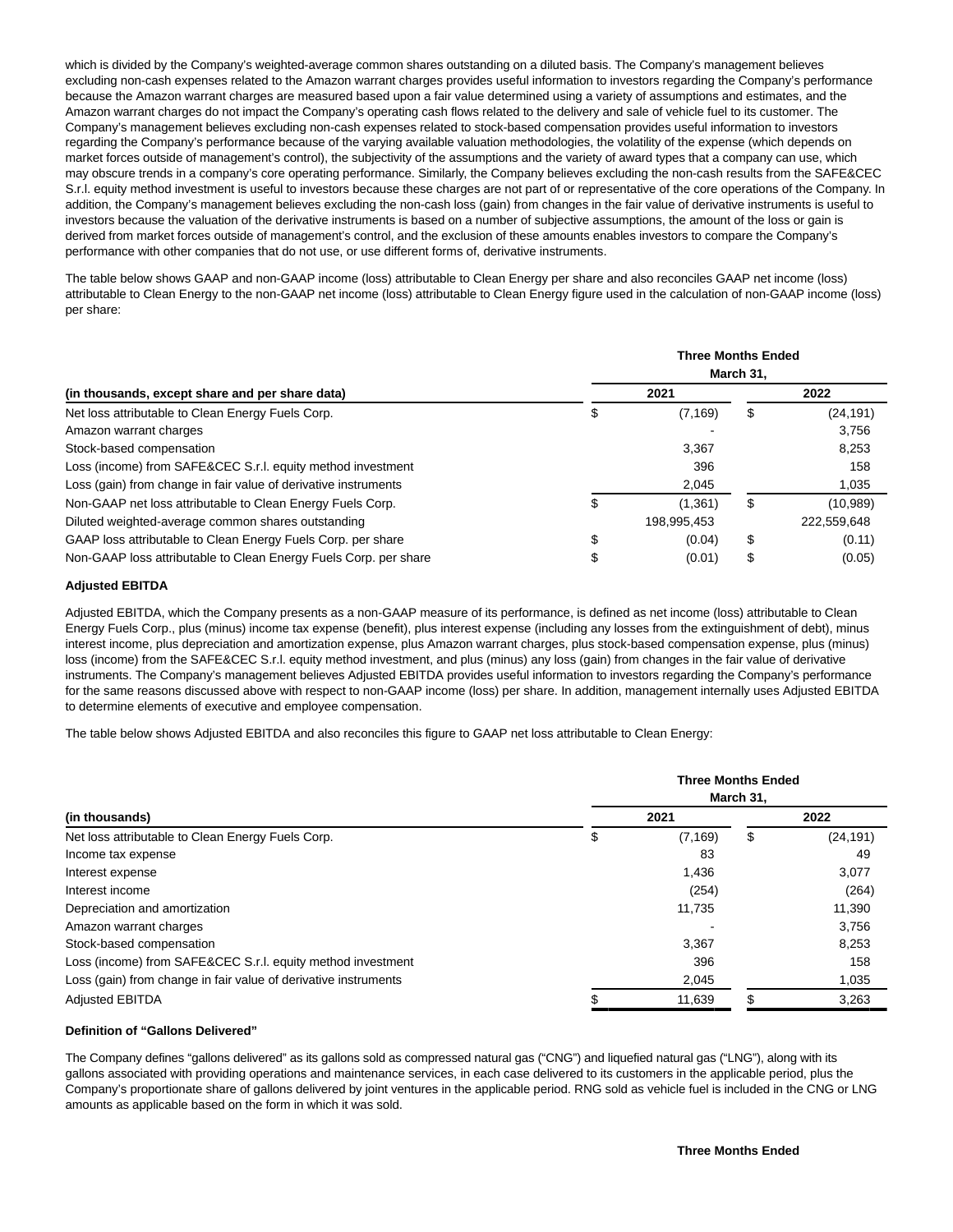|                                        | March 31, |      |
|----------------------------------------|-----------|------|
| Gallons of RNG delivered (in millions) | 2021      | 2022 |
| <b>CNG</b>                             | 30.1      | 34.6 |
| <b>LNG</b>                             | 6.9       | 5.1  |
| Total                                  | 37.0      | 39.7 |

The table below shows gallons delivered for the three months ended March 31, 2021 and 2022:

|                                        |      | <b>Three Months Ended</b><br>March 31, |  |  |  |
|----------------------------------------|------|----------------------------------------|--|--|--|
| <b>Gallons Delivered (in millions)</b> | 2021 | 2022                                   |  |  |  |
| <b>CNG</b>                             | 78.6 | 82.3                                   |  |  |  |
| <b>LNG</b>                             | 13.8 | 13.5                                   |  |  |  |
| Total                                  | 92.4 | 95.8                                   |  |  |  |

#### **Sources of Revenue**

The following table shows the Company's sources of revenue for the three months ended March 31, 2021 and 2022:

| Revenue (in millions)      | <b>Three Months Ended</b><br>March 31, |   |      |  |  |
|----------------------------|----------------------------------------|---|------|--|--|
|                            | 2021                                   |   | 2022 |  |  |
| Volume-related (1) (2)     | \$<br>68.1                             | S | 80.0 |  |  |
| Station construction sales | 4.5                                    |   | 3.3  |  |  |
| <b>AFTC</b>                | 4.5                                    |   | 0.2  |  |  |
| Total revenue              | 77.1                                   |   | 83.5 |  |  |

(1) For the three months ended March 31, 2021 and 2022, volume-related revenue includes an unrealized (loss) from the change in fair value of commodity swap and customer fueling contracts of \$(2.0) million and \$(1.0) million, respectively.

(2) Includes \$0.0 million and \$3.8 million of Amazon warrant contra-revenue charges for the three months ended March 31, 2021 and 2022, respectively.

#### **2022 Outlook**

GAAP net loss for 2022 is expected to range from approximately (\$57) to (\$65) million, assuming no unrealized gains or losses on commodity swap and customer contracts relating to the Company's Zero Now truck financing program, and including Amazon warrant charges estimated to range from \$34 to \$44 million. Changes in diesel and natural gas market conditions resulting in unrealized gains or losses on the Company's commodity swap and customer fueling contracts relating to the Company's Zero Now truck financing program, and significant variations in the vesting by Amazon of the Amazon warrants could significantly affect the Company's estimated GAAP net loss for 2022. Adjusted EBITDA for 2022 is estimated to range from approximately \$60 to \$65 million. These expectations exclude the impact of any acquisitions, divestitures, new joint ventures, transactions or other extraordinary events including a deterioration in, slower or lack of any recovery from the COVID-19 pandemic. Additionally, the expectations regarding 2022 Adjusted EBITDA assumes the calculation of this non-GAAP financial measure in the same manner as described above and adding back the estimated Amazon warrant charges described above and without adjustments for any other items that may arise during 2022 that management deems appropriate to exclude. These expectations are forward-looking statements and are qualified by the statement under "Safe Harbor Statement" below.

| (in thousands)                                                  | 2022 Outlook          |
|-----------------------------------------------------------------|-----------------------|
| GAAP Net loss attributable to Clean Energy Fuels Corp.<br>Φ     | $(57,000) - (65,000)$ |
| Income tax expense (benefit)                                    |                       |
| Interest expense                                                | 9.400                 |
| Interest income                                                 | (1,050)               |
| Depreciation and amortization                                   | 46,000 - 49,000       |
| Stock-based compensation                                        | 28,350                |
| Loss (income) from SAFE&CEC S.r.l. equity method investment     |                       |
| Loss (gain) from change in fair value of derivative instruments |                       |
| Amazon warrant charges                                          | 34.300 - 44.300       |
| <b>Adjusted EBITDA</b>                                          | $60,000 - 65,000$     |

#### **Today's Conference Call**

The Company will host an investor conference call today at 4:30 p.m. Eastern time (1:30 p.m. Pacific). Investors interested in participating in the live call can dial 1.888.321.0431 from the U.S. and international callers can dial 1.412.902.4121. A telephone replay will be available approximately two hours after the call concludes through Sunday, June 5, 2022 by dialing 1.844.512.2921 from the U.S., or 1.412.317.6671 from international locations, and entering Replay Pin Number 10165233. There also will be a simultaneous, live webcast available on the Investor Relations section of the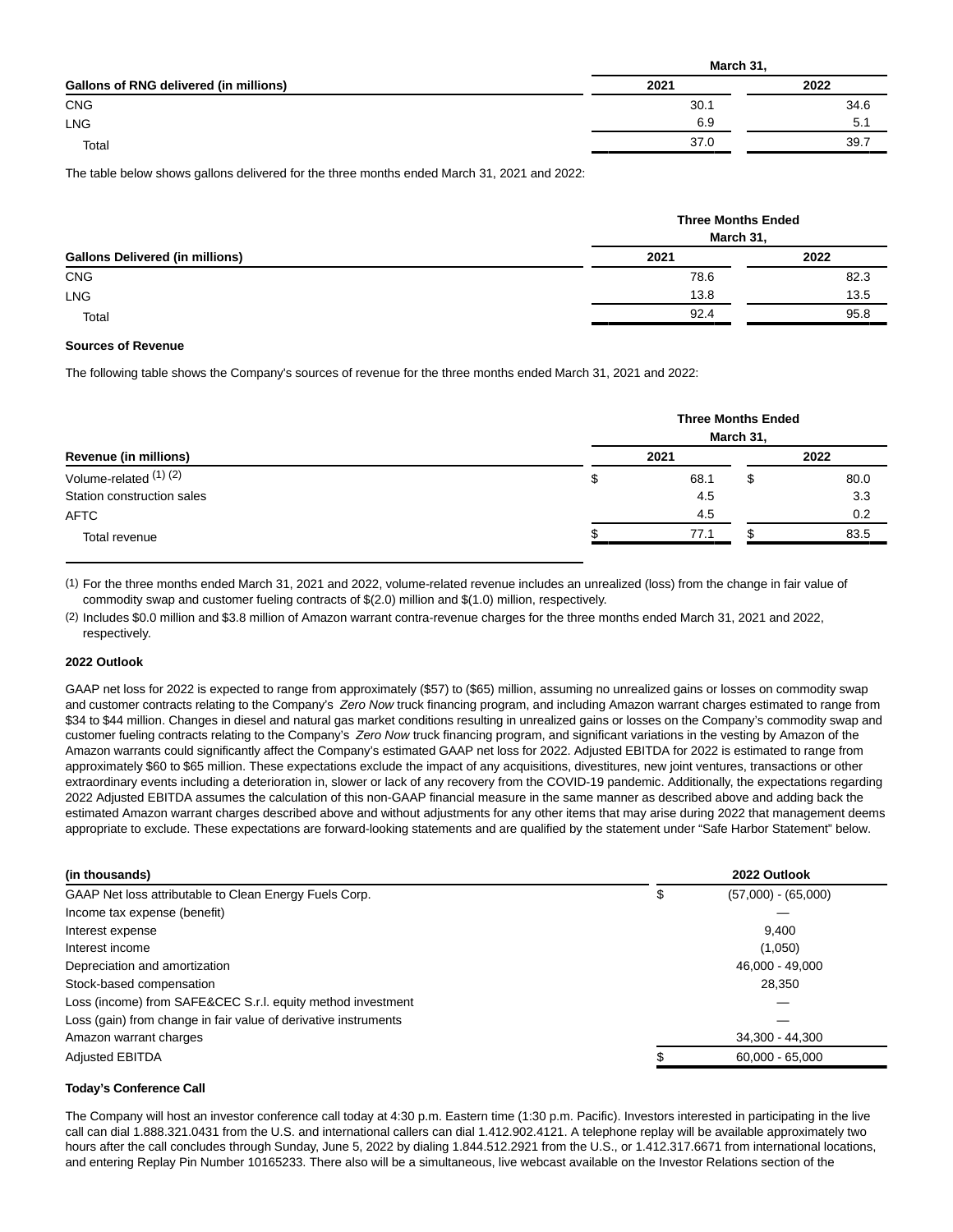Company's web site at [www.cleanenergyfuels.com,](https://cts.businesswire.com/ct/CT?id=smartlink&url=http%3A%2F%2Fwww.cleanenergyfuels.com&esheet=52708968&newsitemid=20220504006337&lan=en-US&anchor=www.cleanenergyfuels.com&index=1&md5=3cf8b36cbdbdb1fe9ea3db2415bb6bd5) which will be available for replay for 30 days.

## **About Clean Energy Fuels Corp.**

Clean Energy Fuels Corp. is the country's largest provider of the cleanest fuel for the transportation market. Our mission is to decarbonize transportation through the development and delivery of [renewable natural gas \(](https://cts.businesswire.com/ct/CT?id=smartlink&url=https%3A%2F%2Fwww.cleanenergyfuels.com%2F%23why-rng&esheet=52708968&newsitemid=20220504006337&lan=en-US&anchor=renewable+natural+gas&index=2&md5=65b651d766cf2e2822c2479d12d140fd)RNG), a sustainable fuel derived from organic waste. Clean Energy allows thousands of vehicles, from airport shuttles to city buses to waste and heavy-duty trucks, to reduce their amount of climate-harming greenhouse gas. We operate a vast [network o](https://cts.businesswire.com/ct/CT?id=smartlink&url=https%3A%2F%2Fwww.cnglngstations.com%2F&esheet=52708968&newsitemid=20220504006337&lan=en-US&anchor=network&index=3&md5=1f1b07dfa84d693a3c285e1ee0b518b3)f fueling stations across the U.S. and Canada. Visi[t www.cleanenergyfuels.com a](https://cts.businesswire.com/ct/CT?id=smartlink&url=https%3A%2F%2Fwww.cleanenergyfuels.com%2F&esheet=52708968&newsitemid=20220504006337&lan=en-US&anchor=www.cleanenergyfuels.com&index=4&md5=cf8aaea496805600e4636b9b9a613c6c)nd follow **[@ce\\_renewables o](https://cts.businesswire.com/ct/CT?id=smartlink&url=https%3A%2F%2Fmobile.twitter.com%2Fce_renewables&esheet=52708968&newsitemid=20220504006337&lan=en-US&anchor=%40ce_renewables&index=5&md5=a41eab9bf5de44a2f122b164e55a7f45)n Twitter.** 

#### **Safe Harbor Statement**

This press release contains forward-looking statements within the meaning of Section 27A of the Securities Act of 1933, as amended, and Section 21E of the Securities Exchange Act of 1934, as amended, including statements about, among other things, our fiscal 2022 outlook, our volume growth, customer expansion, production sources, joint ventures, and the benefits of our fuels.

Forward-looking statements are statements other than historical facts and relate to future events or circumstances or the Company's future performance, and they are based on the Company's current assumptions, expectations and beliefs concerning future developments and their potential effect on the Company and its business. As a result, actual results, performance or achievements and the timing of events could differ materially from those anticipated in or implied by these forward-looking statements as a result of many factors including, among others: the COVID-19 pandemic and the measures taken to prevent its spread and the related impact on our operations, liquidity and financial condition; the willingness of fleets and other consumers to adopt natural gas as a vehicle fuel, and the rate and level of any such adoption; the Company's ability to capture a substantial share of the market for alternative vehicle fuels and vehicle fuels generally and otherwise compete successfully in these markets; the potential adoption of government policies or programs or increased publicity or popular sentiment in favor of other vehicle fuels; the market's perception of the benefits of RNG and conventional natural gas relative to other alternative vehicle fuels; natural gas vehicle and engine cost, fuel usage, availability, quality, safety, convenience, design, performance and residual value, as well as operator perception with respect to these factors, in general and in the Company's key customer markets, including heavy-duty trucking; the Company's ability to manage and grow its RNG business, including its ability to procure adequate supplies of RNG and generate revenues from sales of such RNG; the Company and its suppliers' ability to successfully develop and operate projects and produce expected volumes of RNG; the potential commercial viability of livestock waste and dairy farm projects to produce RNG; the Company's history of net losses and the possibility the Company incurs additional net losses in the future; the Company's and its partners' ability to acquire, finance, construct and develop other commercial projects; the Company's ability to invest in hydrogen stations or modify its fueling stations to reform its RNG to fuel hydrogen and electric vehicles; the Company's ability to realize the expected benefits from the commercial arrangement with Amazon and related transactions; future supply, demand, use and prices of crude oil, gasoline, diesel, natural gas, and other vehicle fuels, including overall levels of and volatility in these factors; changes in the competitive environment in which we operate, including potentially increasing competition in the market for vehicle fuels generally; the Company's ability to manage and grow its business of transporting and selling CNG for non-vehicle purposes via virtual natural gas pipelines and interconnects, as well as its station design and construction activities; construction, permitting and other factors that could cause delays or other problems at station construction projects; the Company's ability to execute and realize the intended benefits of any acquisitions, divestitures, investments or other strategic relationships or transactions; future availability of and our access to additional capital, which may include debt or equity financing, in the amounts and at the times needed to fund growth in the Company's business and the repayment of its debt obligations (whether at or before their due dates) or other expenditures, as well as the terms and other effects of any such capital raising transaction; the Company's ability to generate sufficient cash flows to repay its debt obligations as they come due; the availability of environmental, tax and other government regulations, programs and incentives that promote natural gas, such as AFTC, or other alternatives as a vehicle fuel, including long-standing support for gasoline- and diesel-powered vehicles and growing support for electric and hydrogen-powered vehicles that could result in programs or incentives that favor these or other vehicles or vehicle fuels over natural gas; the Company's ability to comply with various registration and regulatory requirements related to its RNG projects; the effect of, or potential for changes to greenhouse gas emissions requirements or other environmental regulations applicable to vehicles powered by gasoline, diesel, natural gas or other vehicle fuels and crude oil and natural gas fueling, drilling, production, transportation or use; the Company's ability to manage the safety and environmental risks inherent in its operations; the Company's compliance with all applicable government regulations; the impact of the foregoing on the trading price of the Company's common stock; and general political, regulatory, economic and market conditions.

The forward-looking statements made in this press release speak only as of the date of this press release and the Company undertakes no obligation to update publicly such forward-looking statements to reflect subsequent events or circumstances, except as otherwise required by law. The Company's periodic reports filed with the Securities and Exchange Commission [\(www.sec.gov\),](https://cts.businesswire.com/ct/CT?id=smartlink&url=http%3A%2F%2Fwww.sec.gov&esheet=52708968&newsitemid=20220504006337&lan=en-US&anchor=www.sec.gov&index=6&md5=f50c3a83496370f8d73b2841f11d95d6) including its Quarterly Report on Form 10-Q for the quarter ended March 31, 2022 that the Company expects to file with the Securities and Exchange Commission on or about May 5, 2022, contain additional information about these and other risk factors that may cause actual results to differ materially from the forward-looking statements contained in this press release, and such risk factors may be amended, supplemented or superseded from time to time by other reports the Company files with the Securities and Exchange Commission.

## **Clean Energy Fuels Corp. and Subsidiaries Condensed Consolidated Balance Sheets (In thousands, except share and per share data; Unaudited)**

|                                                                                          | December 31,<br>2021 |         | March 31,<br>2022 |         |
|------------------------------------------------------------------------------------------|----------------------|---------|-------------------|---------|
|                                                                                          |                      |         |                   |         |
| <b>Assets</b>                                                                            |                      |         |                   |         |
| Current assets:                                                                          |                      |         |                   |         |
| Cash and cash equivalents                                                                | \$                   | 99.448  | \$                | 107,970 |
| Short-term investments                                                                   |                      | 129.722 |                   | 120,565 |
| Accounts receivable, net of allowance of \$1,205 and \$1,189 as of December 31, 2021 and |                      |         |                   |         |
| March 31, 2022, respectively                                                             |                      | 87,433  |                   | 83,024  |
| Other receivables                                                                        |                      | 24,447  |                   | 11,447  |
| Inventory                                                                                |                      | 31,302  |                   | 32,322  |
|                                                                                          |                      |         |                   |         |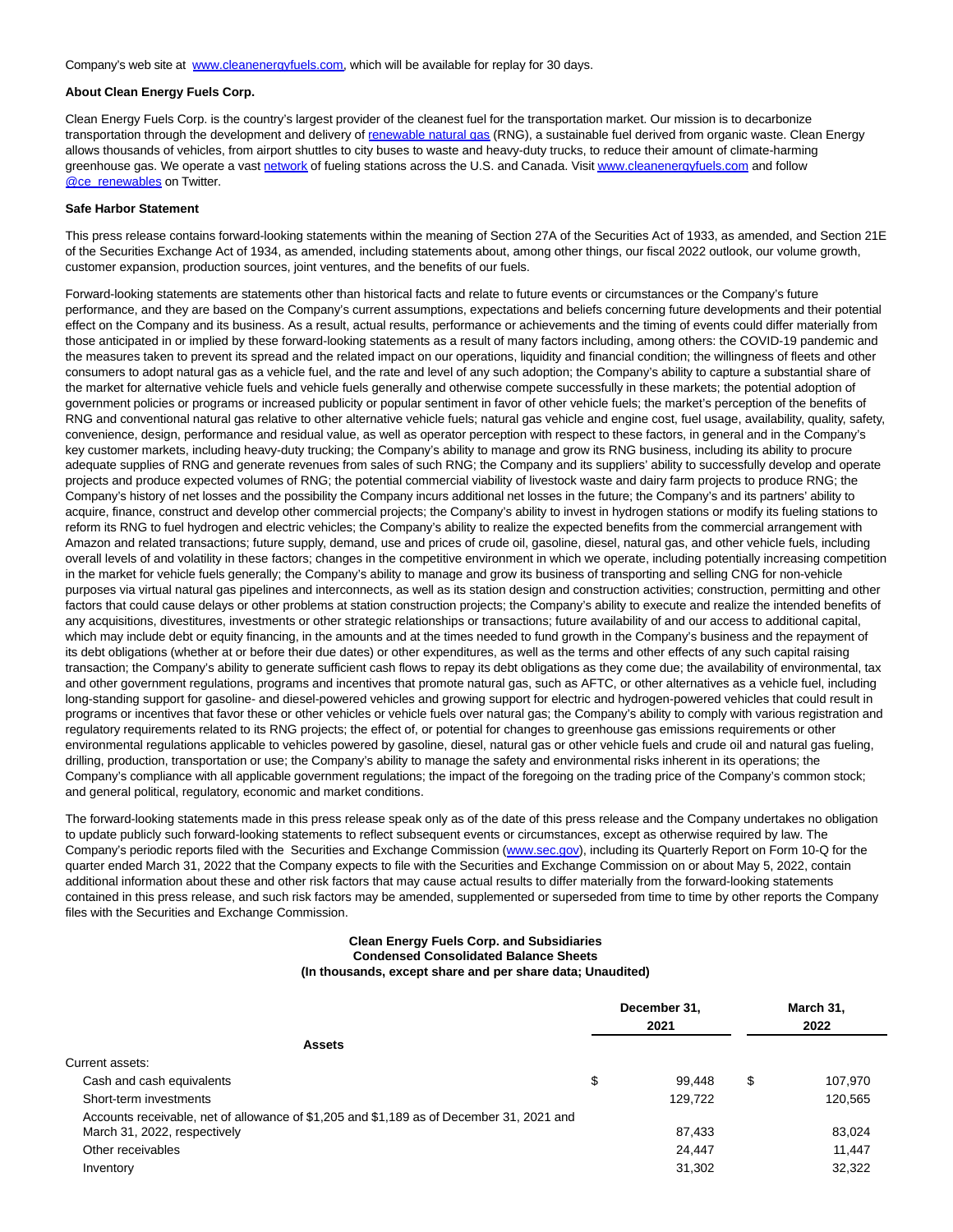| Prepaid expenses and other current assets                                                                                                                                  | 37,584        | 57,247        |
|----------------------------------------------------------------------------------------------------------------------------------------------------------------------------|---------------|---------------|
| Total current assets                                                                                                                                                       | 409,936       | 412,575       |
| Operating lease right-of-use assets                                                                                                                                        | 42,537        | 42,604        |
| Land, property and equipment, net                                                                                                                                          | 261,761       | 256,509       |
| Restricted cash                                                                                                                                                            | 7,008         |               |
| Notes receivable and other long-term assets, net                                                                                                                           | 56,189        | 42,941        |
| Investments in other entities                                                                                                                                              | 109,811       | 108,274       |
| Goodwill                                                                                                                                                                   | 64,328        | 64,328        |
| Intangible assets, net                                                                                                                                                     | 5,500         | 5,500         |
| <b>Total assets</b>                                                                                                                                                        | \$<br>957,070 | \$<br>932,731 |
| <b>Liabilities and Stockholders' Equity</b>                                                                                                                                |               |               |
| <b>Current liabilities:</b>                                                                                                                                                |               |               |
| Current portion of debt                                                                                                                                                    | \$<br>12,845  | \$<br>10,033  |
| Current portion of finance lease obligations                                                                                                                               | 846           | 859           |
| Current portion of operating lease obligations                                                                                                                             | 3,551         | 3,606         |
| Accounts payable                                                                                                                                                           | 24,352        | 25,603        |
| <b>Accrued liabilities</b>                                                                                                                                                 | 75,159        | 62,352        |
| Deferred revenue                                                                                                                                                           | 7,251         | 8,052         |
| Derivative liabilities, related party                                                                                                                                      | 1,900         | 4,379         |
| Total current liabilities                                                                                                                                                  | 125,904       | 114,884       |
| Long-term portion of debt                                                                                                                                                  | 23,215        | 25,615        |
| Long-term portion of finance lease obligations                                                                                                                             | 2,427         | 2,278         |
| Long-term portion of operating lease obligations                                                                                                                           | 39,431        | 39,299        |
| Long-term portion of derivative liabilities, related party                                                                                                                 | 2,483         | 4,187         |
| Other long-term liabilities                                                                                                                                                | 8,199         | 8,138         |
| <b>Total liabilities</b>                                                                                                                                                   | 201,659       | 194,401       |
| Commitments and contingencies                                                                                                                                              |               |               |
| Stockholders' equity:                                                                                                                                                      |               |               |
| Preferred stock, \$0.0001 par value. 1,000,000 shares authorized; no shares issued and<br>outstanding                                                                      |               |               |
| Common stock, \$0.0001 par value. 454,000,000 shares authorized; 222,684,923 shares<br>and 222,759,688 shares issued and outstanding as of December 31, 2021 and March 31, |               |               |
| 2022, respectively                                                                                                                                                         | 22            | 22            |
| Additional paid-in capital                                                                                                                                                 | 1,519,918     | 1,527,164     |
| Accumulated deficit                                                                                                                                                        | (771, 242)    | (795, 433)    |
| Accumulated other comprehensive loss                                                                                                                                       | (1,622)       | (1, 373)      |
| Total Clean Energy Fuels Corp. stockholders' equity                                                                                                                        | 747,076       | 730,380       |
| Noncontrolling interest in subsidiary                                                                                                                                      | 8,335         | 7,950         |
| Total stockholders' equity                                                                                                                                                 | 755,411       | 738,330       |
| Total liabilities and stockholders' equity                                                                                                                                 | \$<br>957,070 | \$<br>932.731 |

#### **Clean Energy Fuels Corp. and Subsidiaries Condensed Consolidated Statements of Operations (In thousands, except share and per share data; Unaudited)**

|                                                                                    | <b>Three Months Ended</b><br>March 31, |          |    |          |
|------------------------------------------------------------------------------------|----------------------------------------|----------|----|----------|
|                                                                                    |                                        | 2021     |    | 2022     |
| Revenue:                                                                           |                                        |          |    |          |
| Product revenue                                                                    | \$                                     | 67,692   | \$ | 72,507   |
| Service revenue                                                                    |                                        | 9,451    |    | 10,990   |
| Total revenue                                                                      |                                        | 77,143   |    | 83,497   |
| Operating expenses:                                                                |                                        |          |    |          |
| Cost of sales (exclusive of depreciation and amortization shown separately below): |                                        |          |    |          |
| Product cost of sales                                                              |                                        | 44,808   |    | 57,615   |
| Service cost of sales                                                              |                                        | 5,593    |    | 6,622    |
| Selling, general and administrative                                                |                                        | 21,441   |    | 27,927   |
| Depreciation and amortization                                                      |                                        | 11,735   |    | 11,390   |
| Total operating expenses                                                           |                                        | 83,577   |    | 103,554  |
| Operating loss                                                                     |                                        | (6, 434) |    | (20,057) |
| Interest expense                                                                   |                                        | (1,436)  |    | (3,077)  |